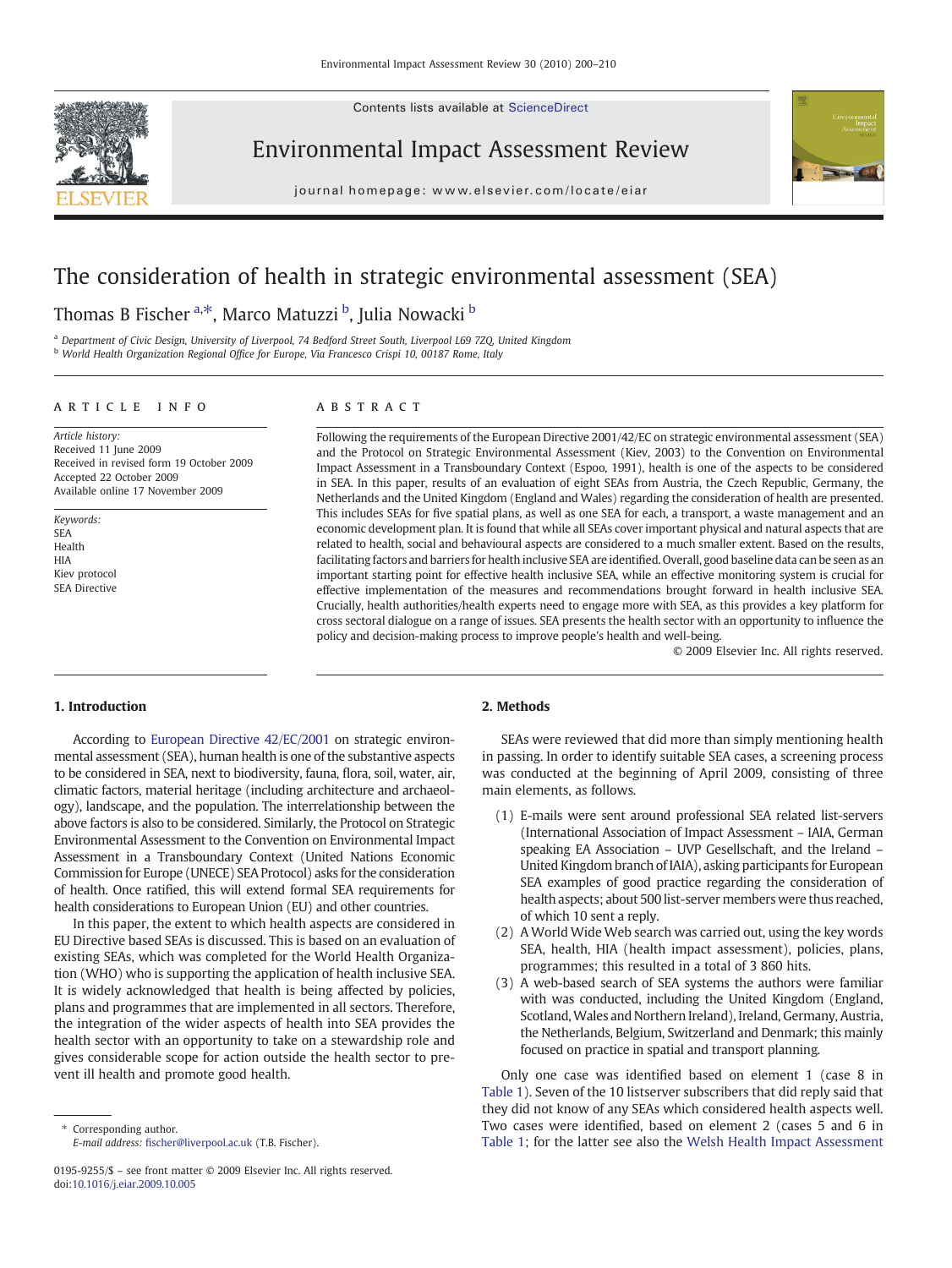### <span id="page-1-0"></span>Table 1

SEA case studies.

| Country/Region              | Spatial<br>planning            | Transport<br>planning        | Waste<br>management<br>planning | Economic<br>development<br>planning |
|-----------------------------|--------------------------------|------------------------------|---------------------------------|-------------------------------------|
| Austria<br>Czech Republic   |                                |                              | 7 (local)                       | 8 (national)                        |
| England                     | $1$ (local)                    | 2 (local<br>regional/county) |                                 |                                     |
| Germany                     | $3, 4$ (local and<br>regional) |                              |                                 |                                     |
| <b>Netherlands</b><br>Wales | $5$ (local)<br>6(local)        |                              |                                 |                                     |

[Support Unit, 2009](#page--1-0)). Five SEAs were found, based on element 3. Here, case 7 had been introduced in the international literature as a good practice SEA, applying a communicative assessment ('round table') approach. Furthermore, case 1 had been previously identified as an SEA that considered health aspects well ([Fischer, 2008, 2009a\)](#page--1-0).The eight SEAs selected for review represent practice in five EU Member States, including Austria, the Czech Republic, Germany, the Netherlands and the United Kingdom (England and Wales). Cases represent SEA application in four sectors, including spatial planning, transport planning, waste management planning, and economic development planning. Table 1 shows the various types of SEAs, along with a review number, which is subsequently used in this paper.

Due to the comprehensive and integrative nature of spatial planning, five of the reviewed SEAs are from this field. In theory, these should integrate health with other aspects, e.g. transport, economic development, environmental management particularly well. The eight SEAs include:

- 1. [Sustainability appraisal \(SA\) for the Peterborough City Council](#page--1-0) [Development Plan Documents \(DPDs\) scoping report of December](#page--1-0) [2006 and core strategy preferred options report of May 2008;](#page--1-0)
- 2. [SEA of the Peterborough Local Transport Plan \(LTP\) 2 of January](#page--1-0) [2006; and the associated Health Impact Review \(HIR\);](#page--1-0)
- 3. [SEA for the Regional Plan \(](#page--1-0)Regionalplan[\) of Western Saxony of 2008;](#page--1-0)
- 4. [SEA for the local statutory land use plan \(](#page--1-0)[Flächennutzungsplan](#page--1-0) FNP) [of Leipzig of 2005;](#page--1-0)
- 5. [SEA \(](#page--1-0)plan EIA; plan-mer[\) for the structure vision \(](#page--1-0)[structuurvisie](#page--1-0)) of [the town of Emmen of December 2007;](#page--1-0)
- 6. [Sustainability appraisal \(SA\) of the scoping report and the key](#page--1-0) [issues and strategy options of the Wrexham Local Development](#page--1-0) [Plan \(LDP\) of December 2006; and the associated](#page--1-0) 'rapid HIA' of [March 2008;](#page--1-0)
- 7. [SEA of the Vienna Waste Management Plan of July 2001;](#page--1-0)
- 8. [SEA of the Czech Operational Programme Enterprise and Innova](#page--1-0)[tion of June 2006.](#page--1-0)

The SEAs selected can be seen to reflect current areas and levels/ tiers of application well. Most current SEA practice is happening in spatial/land use planning and transport planning at local and to a lesser extent at regional levels; in the United Kingdom alone, over 1000 post-Directive SEA exercises are likely to have been conducted in spatial and transport planning at the local level with another 12 regional plan SEAs, representing the nine English regions, as well as Wales, Scotland and Northern Ireland ([Fischer, 2009a\)](#page--1-0). Since the introduction of formal SEA requirements, national plan/programme level SEA examples frequently stem from EU operational programmes, similar to the reviewed case 8 (see also [Fischer, 2003](#page--1-0)).

Documentation for the Peterborough DPD (1), the Peterborough LTP (2), the Wrexham LDP (6) and the Czech SEA (8) was available in English; for the Western Saxony SEA (3), the Leipzig SEA (4) and the Vienna Waste SEA (7) documentation was available in German and for the Emmen SEA (5) in Dutch. The rationale for choosing two cases in

#### Box 1

#### Questions for analysing SEAs regarding the inclusion of health/HIA

- 1. Who provides the health expertise?
- 2. What definition of health is used? How broad is the health concept used (natural, physical, social, behavioural<sup>1</sup>)?
- 3. Is HIA mentioned or used? $2^2$
- 4. What health data are used? Are they readily available/routinely or newly collected?
- 5. Is there a mix of quantitative and qualitative methods in SEA?
- 6. Are health impacts quantified? If so, how?
- 7. Are health stakeholders (apart from the general public) participating in the SEA?
- 8. Did health inclusive SEA influence the decision-making process?
- 9. Is there any system set up for monitoring health impacts after the decision has been taken?
- 10. Which of the following health related issues/ aspects are considered:
	- access to health activities/services/social care;
	- health inequalities (e.g. in different neighbourhoods);
	- open and green space (recreation);
	- biophysical aspects:
		- soils;
			- weather/climate/flooding;
			- air;
			- water;
			- flora and fauna/ biodiversity;
	- social/economic aspects:
		- education;
		- satisfying employment/work from home ;
		- unemployment;
		- affordable housing ;
		- poverty;
		- inequality;
		- social exclusion;
		- crime rates;
	- noise and light pollution, vibrations, smell ... ;
	- human behaviour:
		- healthy lifestyles (cycling);
		- leisure activities (open areas, sport);
		- food;
	- waste;
	- houses and buildings: healthier environments;
	- health of minorities (e.g. travelling people);
	- health and safety.

each, England and Germany was to be able to look at the connections made between different tiers/levels and sectors, and to establish potential consistencies/inconsistencies. Cases 1 to 7 represent routinely prepared statutory spatial, transport and waste management plans that are prepared in the respective planning systems many times over. Case 8, on the other hand, was prepared outside the established

<sup>&</sup>lt;sup>1</sup> Natural = connection of health with e.g. flora, fauna biodiversity, soils, air, water Physical  $=$  connection of health with e.g. the built environment, noise, emissions Social  $=$  connection of health with e.g. education, unemployment, social exclusion, crime Behavioural = connection of health with e.g. lifestyles (smoking, alcohol, sport), healthy forms of transport.

<sup>&</sup>lt;sup>2</sup> All procedural elements of HIA are reflected in every Directive based SEA process (i.e. screening, scoping, assessment, consultation and participation, decision- making and follow-up; see e.g. WHO, 2001 and [Fischer, 2007\)](#page--1-0); here, HIA therefore means a section in the SEA report, which is dealing explicitly with health, preferably not just physical and natural, but also social and possibly behavioural terms.